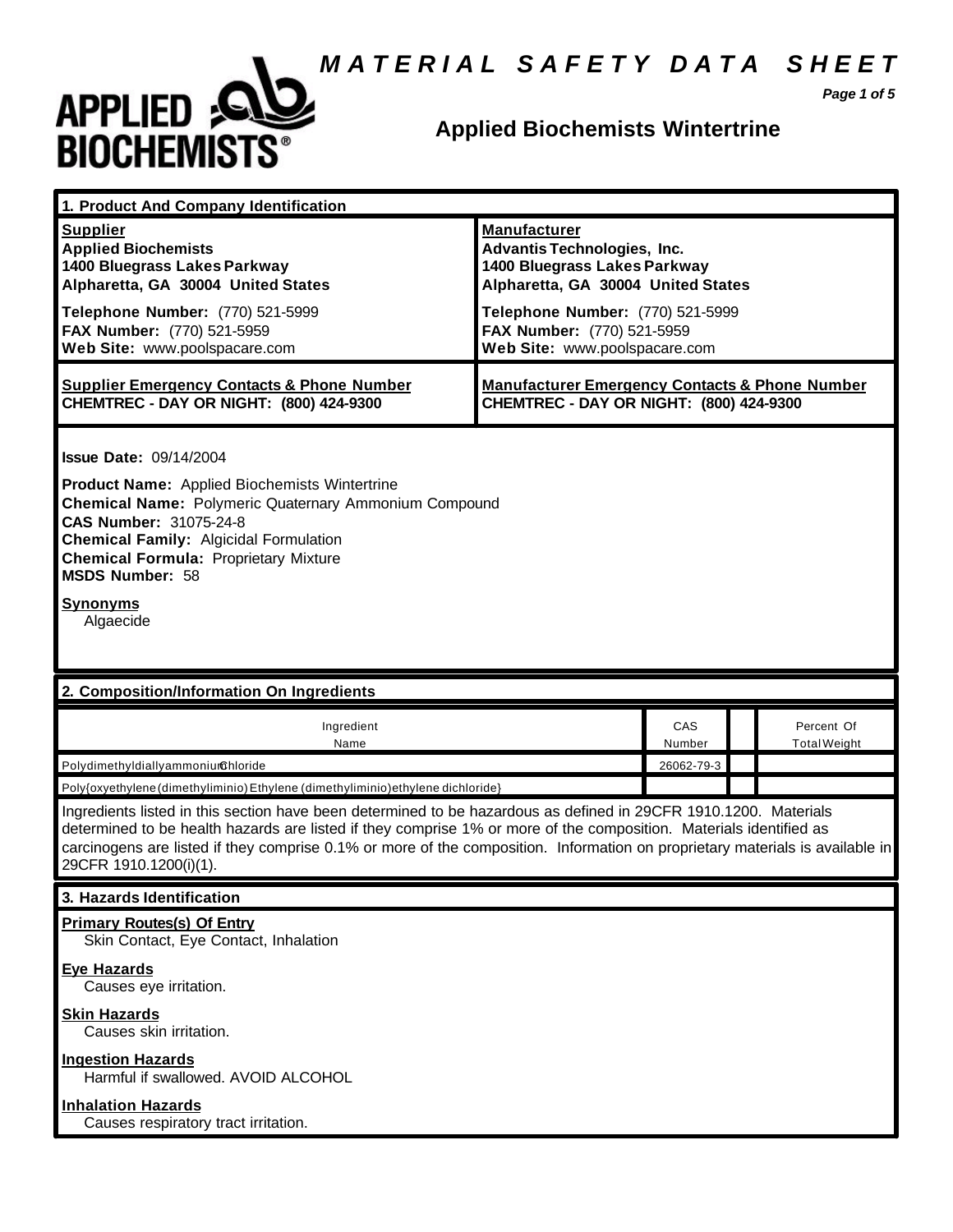# *M A T E R I A L S A F E T Y D A T A S H E E T Page 2 of 5*

## **Applied Biochemists Wintertrine**

## **3. Hazards Identification - Continued**

### **Signs And Symptoms**

Irritation of Eyes and Respiratory Passages

## **Conditions Aggravated By Exposure**

None Known

## **First Aid (Pictograms)**



## **4. First Aid Measures**

### **Eye**

In case of contact, hold eyelids apart and immediately flush eyes with plenty of water for at least 15 minutes. Call a physician or a poison control center immediately.

### **Skin**

Rinse the affected area with tepid water for at least 15 minutes.

### **Ingestion**

Call a physician or a poison control center immediately. If victim is fully conscious, give one or two cups of water or milk to drink. If swallowed, do not induce vomiting unless directed to do so by medical personnel. AVOID ALCOHOL

### **Inhalation**

If inhaled, remove to fresh air.If breathing is difficult, give oxygen.

Evaluate Principal Route of Entry, Seek appropriate medical attention. Never give anything by mouth to an unconscious person.

## **Fire Fighting (Pictograms)**



## **5. Fire Fighting Measures**

**Flash Point:** N/A °F

**Flammability Class:** NOT FLAMMABLE

## **Extinguishing Media**

Use the appropriate extinguishing media for the surrounding fire.

## **6. Accidental Release Measures**

Contain and/or absorb spill with inert material (e.g. sand, vermiculite). Avoid release to the environment. Do not flush to sewer.

## **Handling & Storage (Pictograms)**



## **7. Handling And Storage**

**Handling And Storage Precautions**

Keep out of reach of children.Wash thoroughly after handling.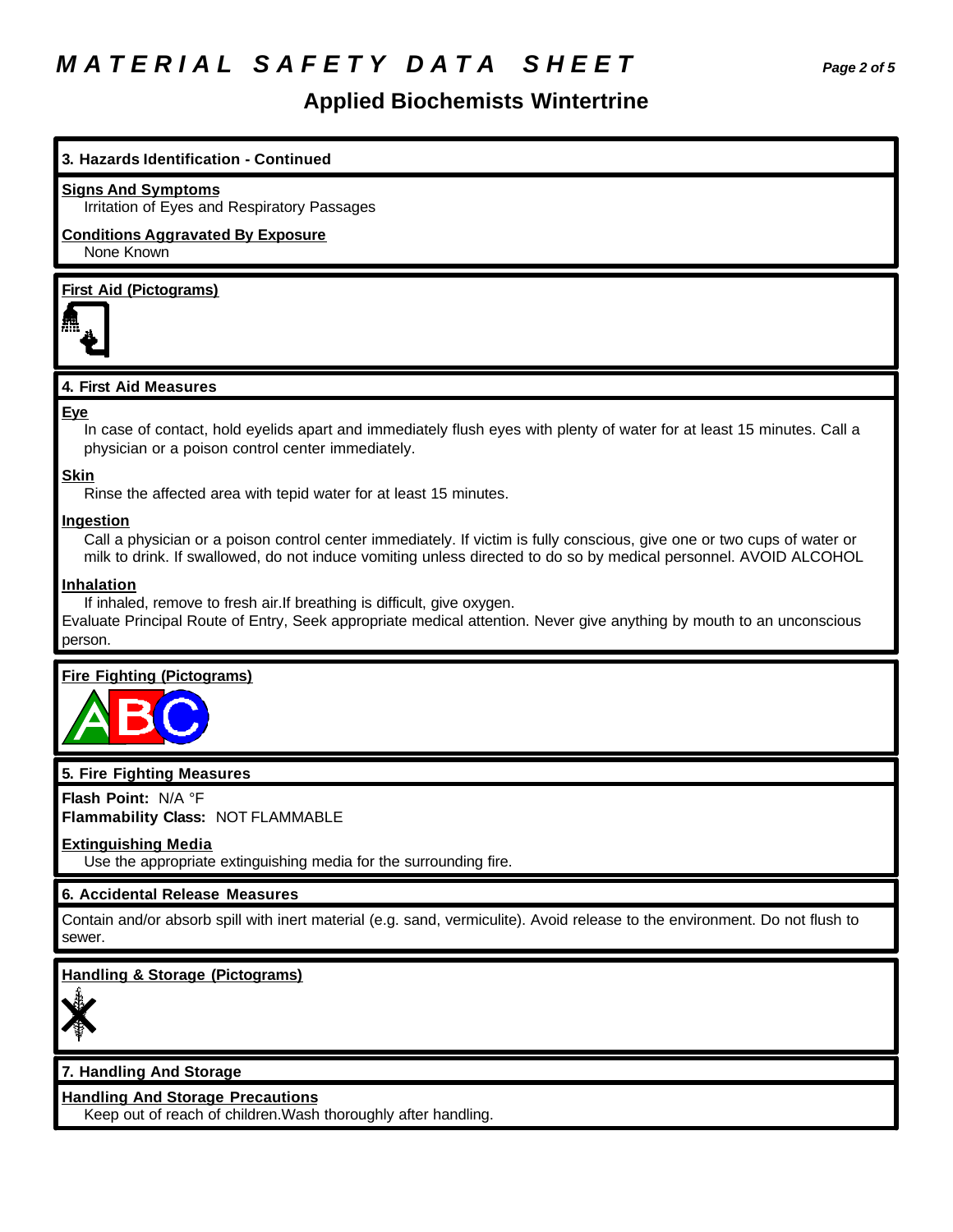## *M A T E R I A L S A F E T Y D A T A S H E E T Page 3 of 5*

## **Applied Biochemists Wintertrine**

## **7. Handling And Storage - Continued**

## **Handling Precautions**

Avoid contact with eyes.Wash hands before eating, drinking, or smoking.

## **Storage Precautions**

Store in a cool dry place. Keep out of reach of children. Do not contaminate water, food or feed by storage, disposal or cleaning equipment.

## **Work/Hygienic Practices**

 Use safe chemical handling procedures suitable for the hazards presended by this material. Do not contaminate Water Food or Feed by storage or cleaning of equipment.

## **Protective Clothing (Pictograms)**



## **8. Exposure Controls/Personal Protection**

## **Engineering Controls**

Local exhaust acceptable. Special exhaust not required

### **Eye/Face Protection**

Safety glasses with side shields or goggles recommended.

#### **Skin Protection**

Chemical-resistant gloves.

## **Respiratory Protection**

General room ventilation is normally adequate.

## **9. Physical And Chemical Properties**

### **Appearance**

Tan colored liquid

### **Odor**

Moderate

**Chemical Type:** Mixture **Physical State:** Liquid **Melting Point:** N/A °F **Boiling Point:** 212 °F **Specific Gravity:** 1.0-1.2 **Percent Volitales:** Not established **Vapor Pressure:** Not established **pH Factor:** 6-8 **Solubility:** soluble **Viscosity:** Not established **Evaporation Rate:** Not established

## **10. Stability And Reactivity**

**Stability:** Stable **Hazardous Polymerization:** Will not occur

**Conditions To Avoid (Stability)** Contact with other chemicals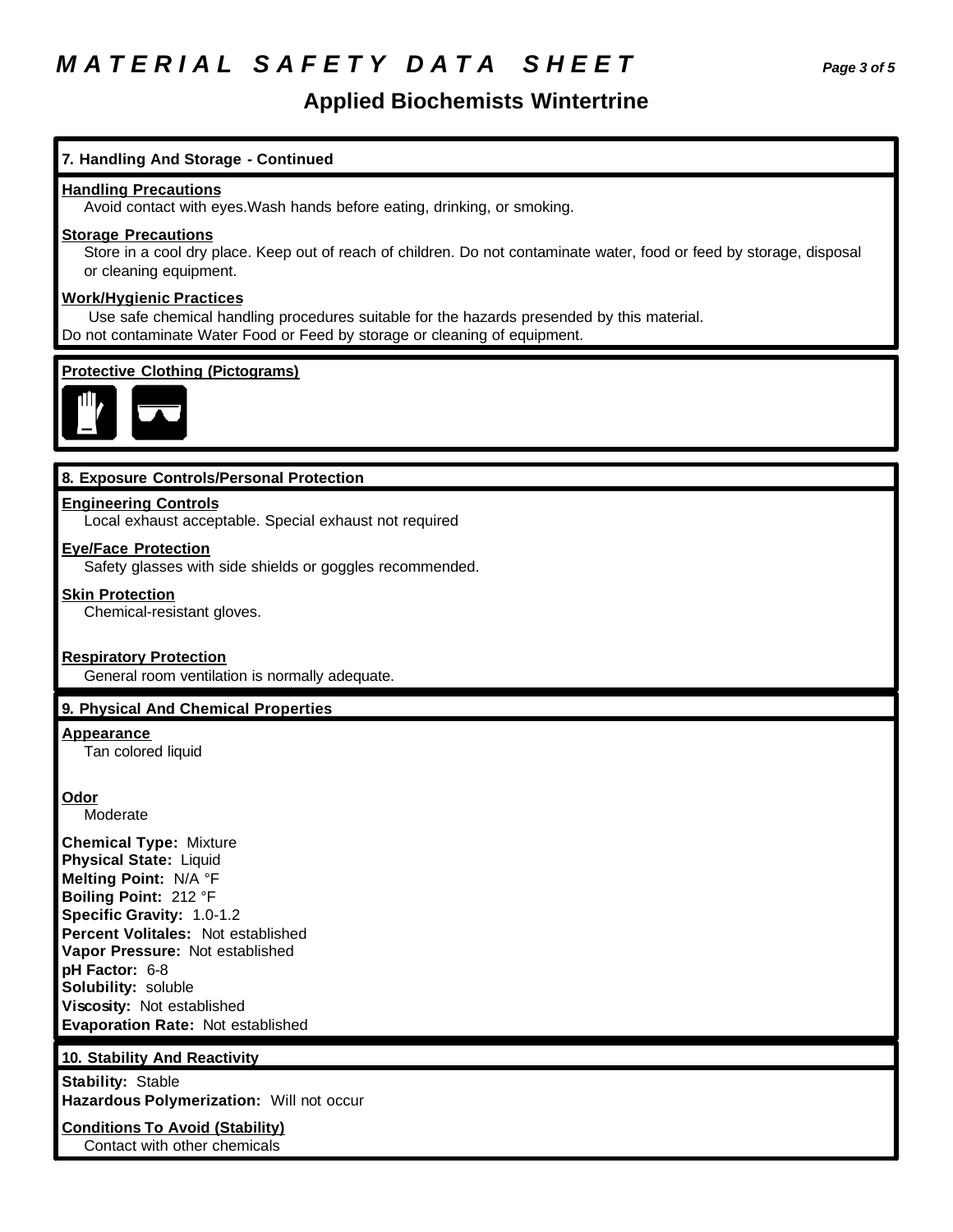# *M A T E R I A L S A F E T Y D A T A S H E E T Page 4 of 5*

# **Applied Biochemists Wintertrine**

| 10. Stability And Reactivity - Continued                                                                                                                                                                                                                                                                                                                                                                                                                                                                                  |
|---------------------------------------------------------------------------------------------------------------------------------------------------------------------------------------------------------------------------------------------------------------------------------------------------------------------------------------------------------------------------------------------------------------------------------------------------------------------------------------------------------------------------|
| <b>Incompatible Materials</b>                                                                                                                                                                                                                                                                                                                                                                                                                                                                                             |
| Anionic Polymers<br><b>Hazardous Decomposition Products</b>                                                                                                                                                                                                                                                                                                                                                                                                                                                               |
| Carbon Monoxide                                                                                                                                                                                                                                                                                                                                                                                                                                                                                                           |
| 11. Toxicological Information                                                                                                                                                                                                                                                                                                                                                                                                                                                                                             |
| No Data Available                                                                                                                                                                                                                                                                                                                                                                                                                                                                                                         |
| <b>Ecological (Pictograms)</b><br>MARINE POLLUTAN                                                                                                                                                                                                                                                                                                                                                                                                                                                                         |
| 12. Ecological Information                                                                                                                                                                                                                                                                                                                                                                                                                                                                                                |
| <b>Acute Toxicity - Fish And Invertebrates</b><br>This product is Toxic to fish. Do not discharge into lakes streams or ponds.                                                                                                                                                                                                                                                                                                                                                                                            |
| 13. Disposal Considerations                                                                                                                                                                                                                                                                                                                                                                                                                                                                                               |
| Refer to applicable local, state and federal regulations as well as industry standards.                                                                                                                                                                                                                                                                                                                                                                                                                                   |
| 14. Transport Information                                                                                                                                                                                                                                                                                                                                                                                                                                                                                                 |
| <b>Proper Shipping Name</b><br>Environmentally Hazardous Substance, Liquid, n.o.s.,<br>(Poly[oxyethylene(dimethyliminio)ethylene(dimethyliminio)ethylene dichloride]), Marine Pollutant<br><b>Hazard Class</b>                                                                                                                                                                                                                                                                                                            |
| 9, PGIII                                                                                                                                                                                                                                                                                                                                                                                                                                                                                                                  |
| <b>DOT Identification Number</b><br><b>UN3082</b>                                                                                                                                                                                                                                                                                                                                                                                                                                                                         |
| <b>Additional Shipping Paper Description</b><br>North American Emergency Response Guide No. 171<br>Not regulated by DOT for ground or air shipments [see exception for marine pollutants 49CFR171.4(c)].                                                                                                                                                                                                                                                                                                                  |
| 15. Regulatory Information                                                                                                                                                                                                                                                                                                                                                                                                                                                                                                |
| <b>State Regulations</b><br>California Proposition 65: This product had been reviewed for Prop 65 components and the following applies:<br>Warning: This product may contain substance(s) which are known to the State of California to cause cancer or<br>reproductive harm. (Contents may contain trace levels of (<10 ppm) of Dichloroetheyl ether, 1,4-Dioxane and (<20<br>ppb) N-nitrosodimethylamine). (Trace contaminants from Poly{oxyethylene (dimethyliminio) Ethylene<br>(dimethyliminio) ethylene dichloride} |
| <b>Canadian Regulatory Information</b><br>Class D, Div 2b- Poisonous or Infectious Material: other toxic effects                                                                                                                                                                                                                                                                                                                                                                                                          |
| <b>WHMIS - Canada (Pictograms)</b>                                                                                                                                                                                                                                                                                                                                                                                                                                                                                        |